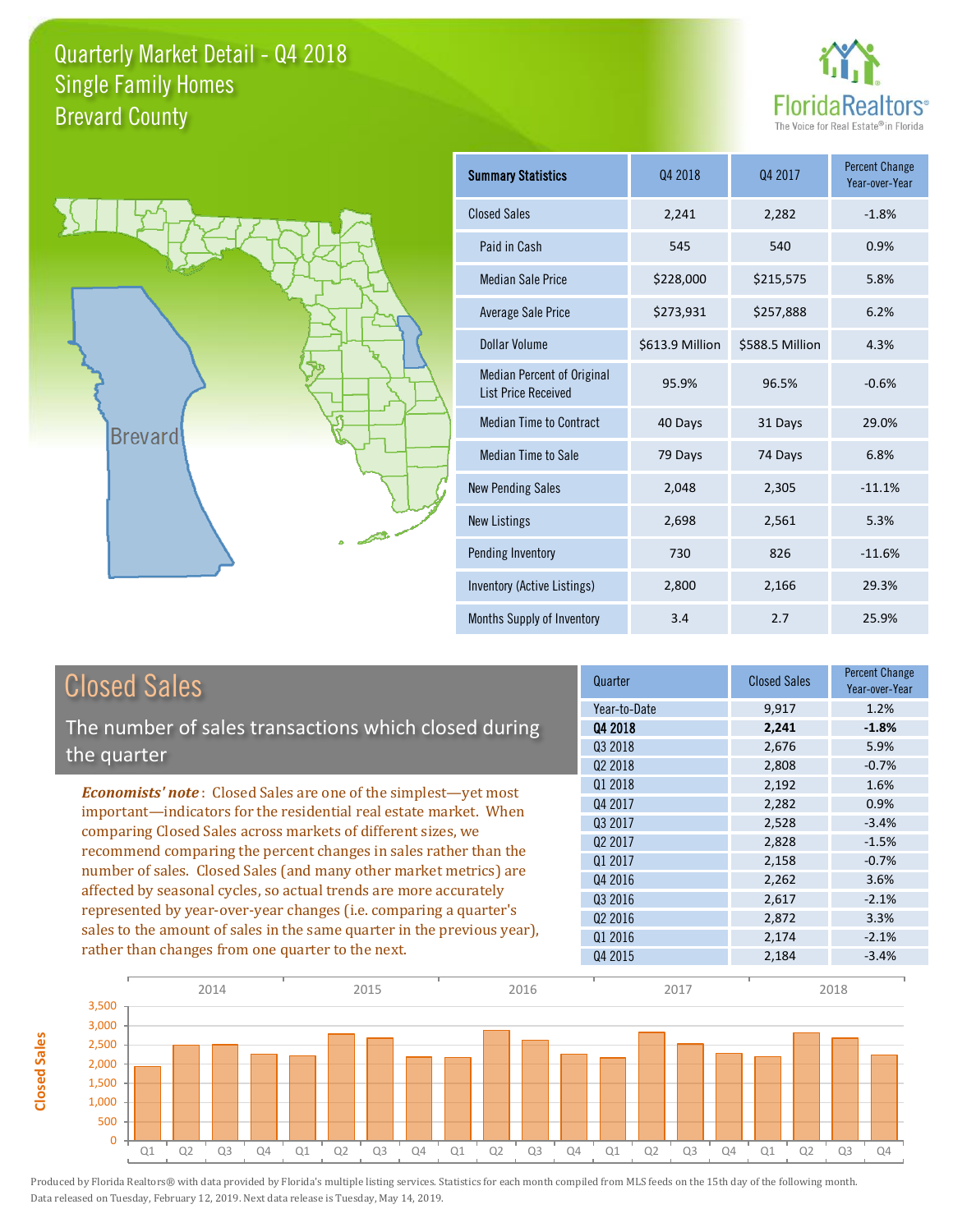

| Cash Sales                                                                                                                                             | Quarter             | <b>Cash Sales</b> | <b>Percent Change</b><br>Year-over-Year |
|--------------------------------------------------------------------------------------------------------------------------------------------------------|---------------------|-------------------|-----------------------------------------|
|                                                                                                                                                        | Year-to-Date        | 2,288             | $-5.8%$                                 |
| The number of Closed Sales during the quarter in                                                                                                       | 04 2018             | 545               | 0.9%                                    |
|                                                                                                                                                        | 03 2018             | 607               | 2.9%                                    |
| which buyers exclusively paid in cash                                                                                                                  | Q <sub>2</sub> 2018 | 579               | $-11.2%$                                |
|                                                                                                                                                        | Q1 2018             | 557               | $-13.9%$                                |
|                                                                                                                                                        | Q4 2017             | 540               | $-10.6%$                                |
| <b>Economists' note</b> : Cash Sales can be a useful indicator of the extent to<br>which investors are participating in the market. Why? Investors are | Q3 2017             | 590               | $-11.7%$                                |
|                                                                                                                                                        | Q <sub>2</sub> 2017 | 652               | $-20.5%$                                |
| far more likely to have the funds to purchase a home available up front,                                                                               | 01 2017             | 647               | $-15.2%$                                |
| whereas the typical homebuyer requires a mortgage or some other                                                                                        | Q4 2016             | 604               | $-21.1%$                                |
| form of financing. There are, of course, many possible exceptions, so<br>this statistic should be interpreted with care.                               | Q3 2016             | 668               | $-26.5%$                                |
|                                                                                                                                                        | Q <sub>2</sub> 2016 | 820               | $-13.7%$                                |
|                                                                                                                                                        | Q1 2016             | 763               | $-15.5%$                                |
|                                                                                                                                                        | Q4 2015             | 766               | $-17.1%$                                |
|                                                                                                                                                        |                     |                   |                                         |



# Cash Sales as a Percentage of Closed Sales

The percentage of Closed Sales during the quarter which were Cash Sales

*Economists' note* : This statistic is simply another way of viewing Cash Sales. The remaining percentages of Closed Sales (i.e. those not paid fully in cash) each quarter involved some sort of financing, such as mortgages, owner/seller financing, assumed loans, etc.

| Quarter             | <b>Percent of Closed</b><br>Sales Paid in Cash | <b>Percent Change</b><br>Year-over-Year |
|---------------------|------------------------------------------------|-----------------------------------------|
| Year-to-Date        | 23.1%                                          | $-6.9%$                                 |
| Q4 2018             | 24.3%                                          | 2.5%                                    |
| Q3 2018             | 22.7%                                          | $-2.6%$                                 |
| Q <sub>2</sub> 2018 | 20.6%                                          | $-10.8%$                                |
| 01 2018             | 25.4%                                          | $-15.3%$                                |
| Q4 2017             | 23.7%                                          | $-11.2%$                                |
| 03 2017             | 23.3%                                          | $-8.6%$                                 |
| Q <sub>2</sub> 2017 | 23.1%                                          | $-19.2%$                                |
| Q1 2017             | 30.0%                                          | $-14.5%$                                |
| Q4 2016             | 26.7%                                          | $-23.9%$                                |
| Q3 2016             | 25.5%                                          | $-25.0%$                                |
| Q <sub>2</sub> 2016 | 28.6%                                          | $-16.4%$                                |
| Q1 2016             | 35.1%                                          | $-13.8%$                                |
| Q4 2015             | 35.1%                                          | $-14.0%$                                |
|                     |                                                |                                         |

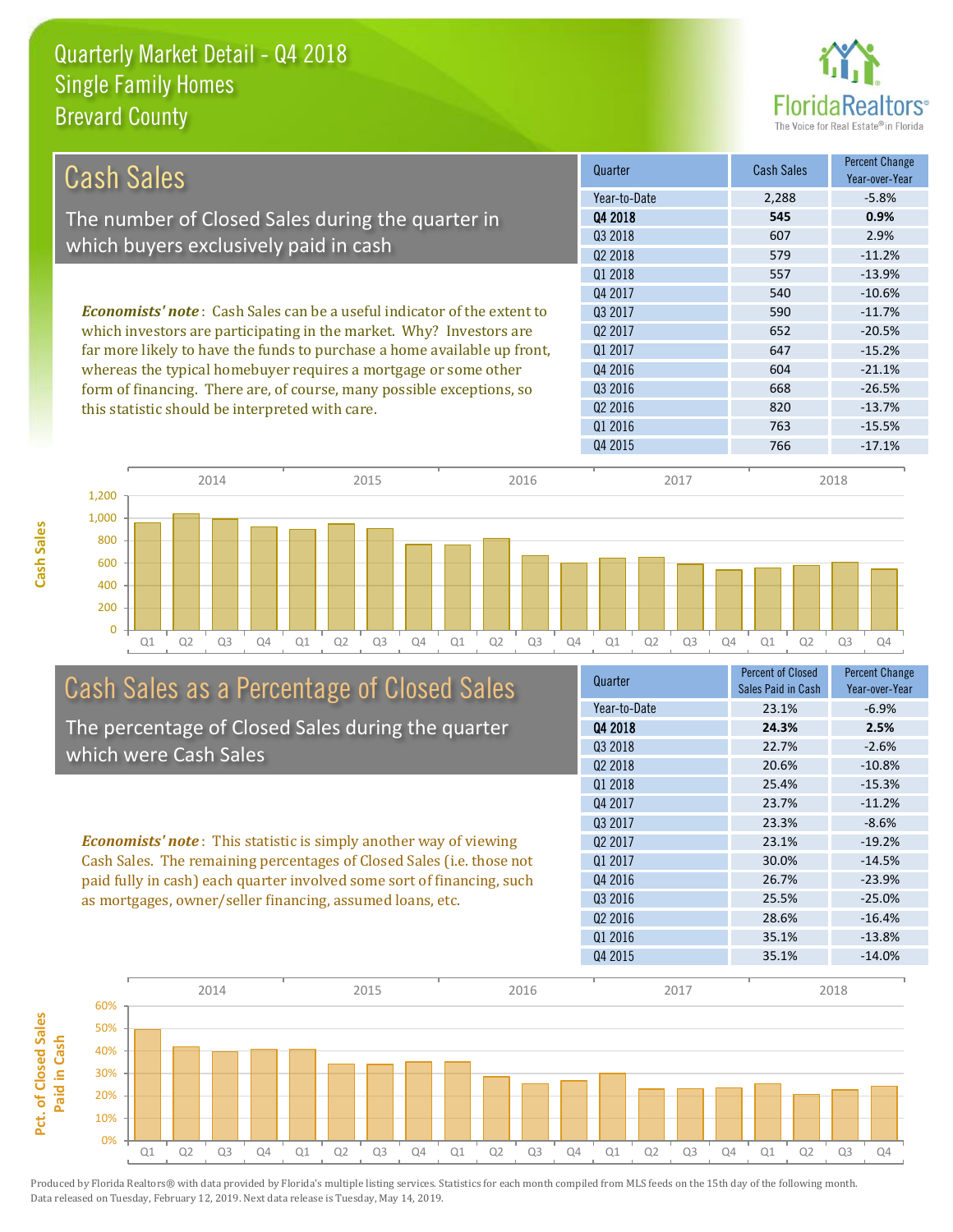

#### *Economists' note* : Median Sale Price is our preferred summary statistic for price activity because, unlike Average Sale Price, Median Sale Price is not sensitive to high sale prices for small numbers of homes that may not be characteristic of the market area. Keep in mind that median price trends over time are not always solely caused by changes in the general value of local real estate. Median sale price only reflects the values of the homes that *sold* each quarter, and the mix of the types of homes that sell can change over time. Q4 2015 \$165,000 19.6% Q2 2016 \$185,000 12.1% Q1 2016 **\$169,000** \$169,000 16.4% Q4 2016 **\$190,000** 15.2% Q3 2016 \$196,950 18.6% \$226,323 15.3% Q4 2017 \$215,575 13.5% Q1 2017 \$196,250 16.1% Q3 2018 **\$230,762** \$230,762 4.9% Q2 2018 \$226,384 7.3% Q3 2017 \$220,000 11.7% Q2 2017 \$211,000 14.1% Q1 2018 Quarter Median Sale Price Percent Change Year-over-Year Q4 2018 **\$228,000 5.8%** Year-to-Date \$228,000 8.6% 2014 2015 2016 2017 2018 Median Sale Price The median sale price reported for the quarter (i.e. 50% of sales were above and 50% of sales were below)



### Average Sale Price

The average sale price reported for the quarter (i.e. total sales in dollars divided by the number of sales)

*Economists' note* : Usually, we prefer Median Sale Price over Average Sale Price as a summary statistic for home prices. However, Average Sale Price does have its uses—particularly when it is analyzed alongside the Median Sale Price. For one, the relative difference between the two statistics can provide some insight into the market for higher-end homes in an area.

| Quarter             | <b>Average Sale Price</b> | <b>Percent Change</b><br>Year-over-Year |
|---------------------|---------------------------|-----------------------------------------|
| Year-to-Date        | \$272,684                 | 7.5%                                    |
| Q4 2018             | \$273,931                 | 6.2%                                    |
| Q3 2018             | \$272,043                 | 3.7%                                    |
| Q <sub>2</sub> 2018 | \$272,777                 | 8.6%                                    |
| Q1 2018             | \$272,070                 | 12.4%                                   |
| Q4 2017             | \$257,888                 | 12.3%                                   |
| Q3 2017             | \$262,351                 | 10.5%                                   |
| Q <sub>2</sub> 2017 | \$251,191                 | 12.4%                                   |
| 01 2017             | \$242,090                 | 17.6%                                   |
| Q4 2016             | \$229,585                 | 10.7%                                   |
| Q3 2016             | \$237,472                 | 15.8%                                   |
| Q <sub>2</sub> 2016 | \$223,503                 | 11.4%                                   |
| Q1 2016             | \$205,896                 | 9.4%                                    |
| Q4 2015             | \$207,383                 | 18.4%                                   |



Produced by Florida Realtors® with data provided by Florida's multiple listing services. Statistics for each month compiled from MLS feeds on the 15th day of the following month. Data released on Tuesday, February 12, 2019. Next data release is Tuesday, May 14, 2019.

Average Sale Price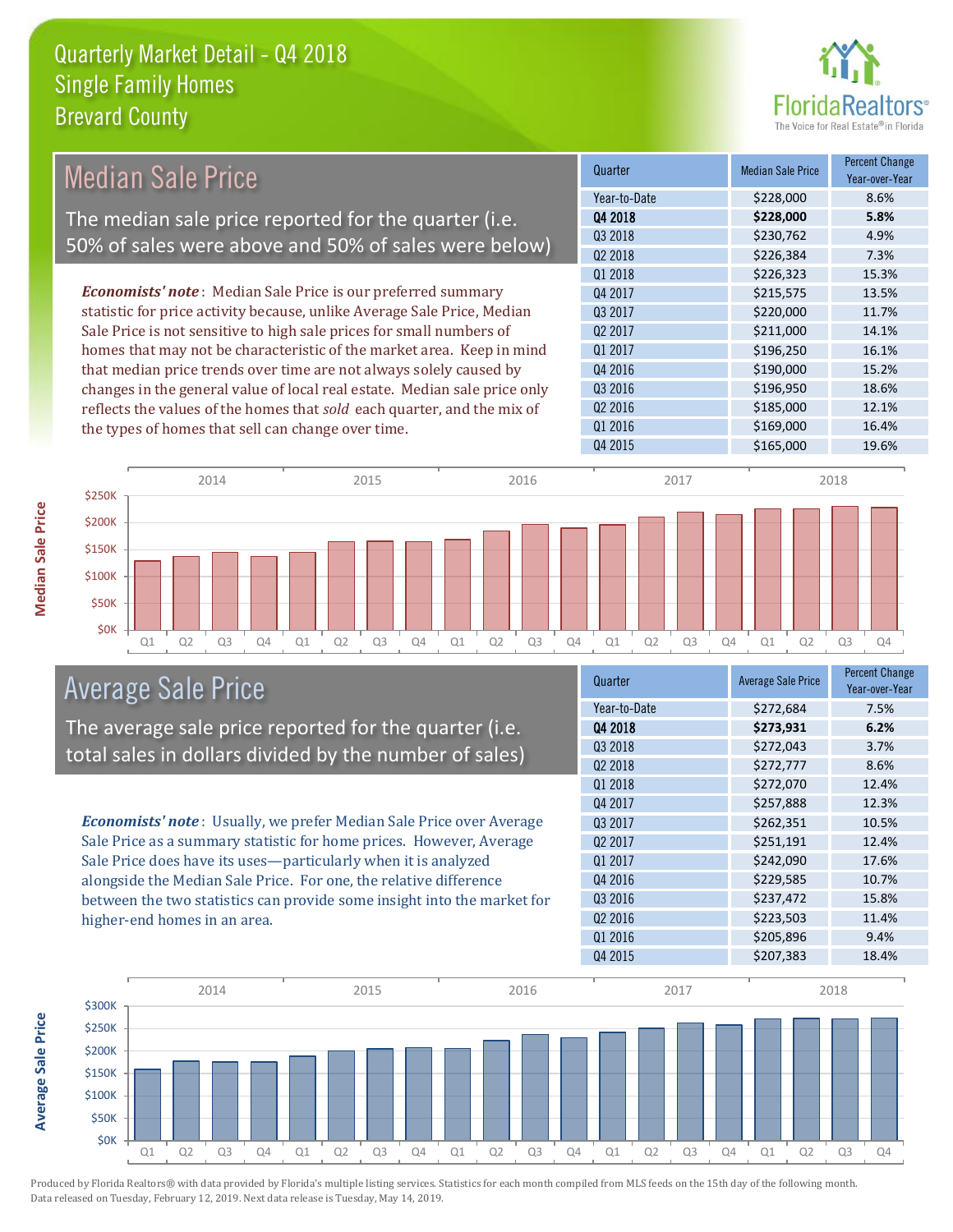

| Dollar Volume                                                               | Quarter             | <b>Dollar Volume</b> | <b>Percent Change</b><br>Year-over-Year |
|-----------------------------------------------------------------------------|---------------------|----------------------|-----------------------------------------|
|                                                                             | Year-to-Date        | \$2.7 Billion        | 8.8%                                    |
| The sum of the sale prices for all sales which closed                       | Q4 2018             | \$613.9 Million      | 4.3%                                    |
|                                                                             | Q3 2018             | \$728.0 Million      | 9.8%                                    |
| during the quarter                                                          | Q <sub>2</sub> 2018 | \$766.0 Million      | 7.8%                                    |
|                                                                             | Q1 2018             | \$596.4 Million      | 14.2%                                   |
| <b>Economists' note:</b> Dollar Volume is simply the sum of all sale prices | Q4 2017             | \$588.5 Million      | 13.3%                                   |
| in a given time period, and can quickly be calculated by multiplying        | Q3 2017             | \$663.2 Million      | 6.7%                                    |
| Closed Sales by Average Sale Price. It is a strong indicator of the health  | Q <sub>2</sub> 2017 | \$710.4 Million      | 10.7%                                   |
| of the real estate industry in a market, and is of particular interest to   | Q1 2017             | \$522.4 Million      | 16.7%                                   |
| real estate professionals, investors, analysts, and government agencies.    | Q4 2016             | \$519.3 Million      | 14.7%                                   |
| Potential home sellers and home buyers, on the other hand, will likely      | Q3 2016             | \$621.5 Million      | 13.4%                                   |
| be better served by paying attention to trends in the two components        | Q <sub>2</sub> 2016 | \$641.9 Million      | 15.1%                                   |
| of Dollar Volume (i.e. sales and prices) individually.                      | Q1 2016             | \$447.6 Million      | 7.2%                                    |



#### Median Percent of Original List Price Received The median of the sale price (as a percentage of the original list price) across all properties selling during the quarter

*Economists' note* : The Median Percent of Original List Price Received is useful as an indicator of market recovery, since it typically rises as buyers realize that the market may be moving away from them and they need to match the selling price (or better it) in order to get a contract on the house. This is usually the last measure to indicate a market has shifted from down to up, so it is what we would call a *lagging* indicator.

| Quarter             | Med. Pct. of Orig.<br><b>List Price Received</b> | <b>Percent Change</b><br>Year-over-Year |
|---------------------|--------------------------------------------------|-----------------------------------------|
| Year-to-Date        | 96.4%                                            | $-0.2%$                                 |
| 04 2018             | 95.9%                                            | $-0.6%$                                 |
| Q3 2018             | 96.6%                                            | $-0.2%$                                 |
| Q <sub>2</sub> 2018 | 96.8%                                            | $-0.3%$                                 |
| Q1 2018             | 96.3%                                            | 0.4%                                    |
| Q4 2017             | 96.5%                                            | 0.2%                                    |
| Q3 2017             | 96.8%                                            | 0.3%                                    |
| Q <sub>2</sub> 2017 | 97.1%                                            | 0.7%                                    |
| 01 2017             | 95.9%                                            | 0.1%                                    |
| Q4 2016             | 96.3%                                            | 0.5%                                    |
| 03 2016             | 96.5%                                            | 0.3%                                    |
| Q <sub>2</sub> 2016 | 96.4%                                            | 0.6%                                    |
| Q1 2016             | 95.8%                                            | 0.9%                                    |
| Q4 2015             | 95.8%                                            | 0.7%                                    |

Q4 2015 \$452.9 Million 14.3%

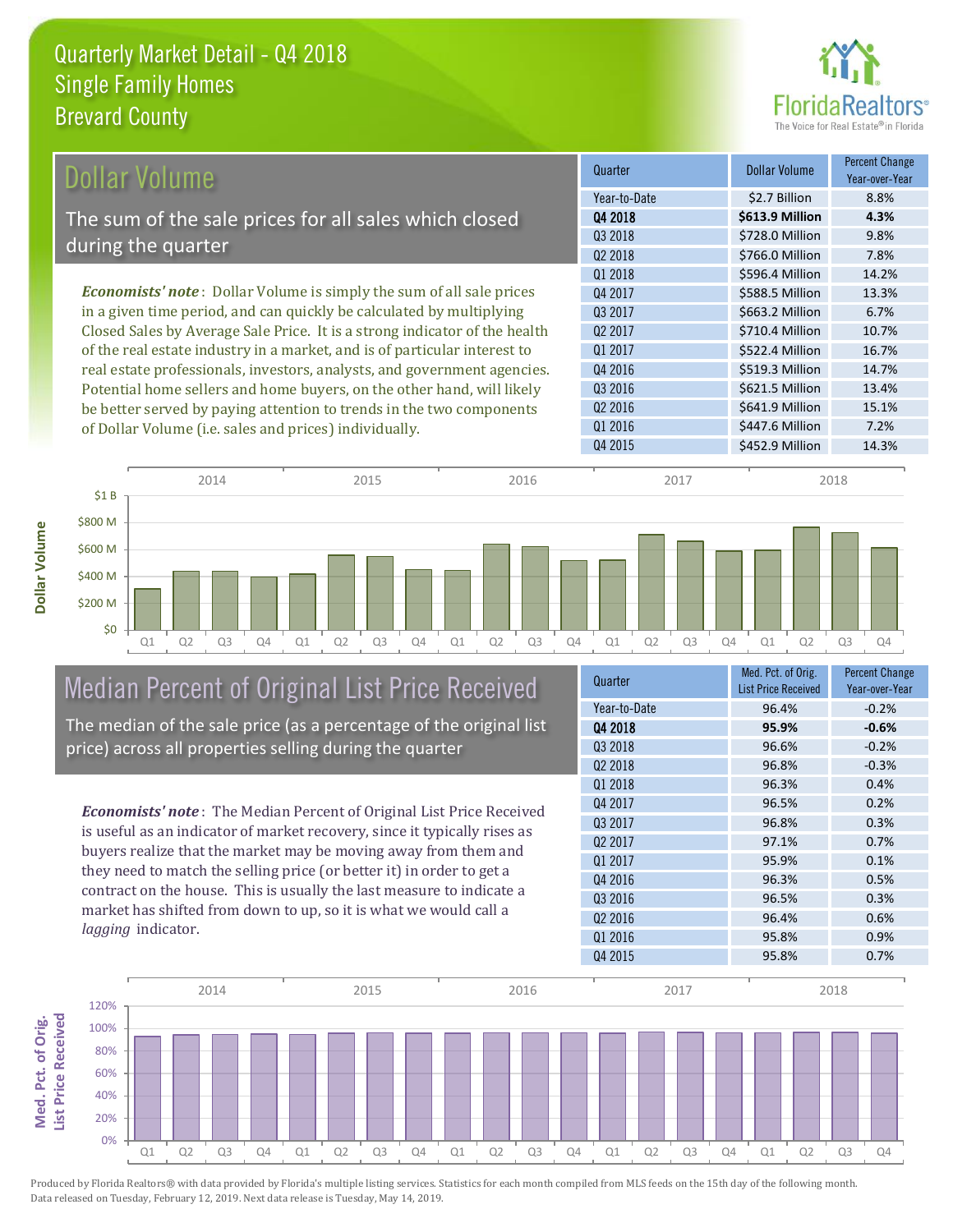

## *Economists' note* : Like Time to Sale, Time to Contract is a measure of Median Time to Contract The median number of days between the listing date and contract date for all Closed Sales during the quarter

the length of the home selling process calculated for sales which closed during the quarter. The difference is that Time to Contract measures the number of days between the initial listing of a property and the signing of the contract which eventually led to the closing of the sale. When the gap between Median Time to Contract and Median Time to Sale grows, it is usually a sign of longer closing times and/or declining numbers of cash sales.





### Median Time to Sale

**Median Time to Contract**

**Median Time to** 

The median number of days between the listing date and closing date for all Closed Sales during the quarter

*Economists' note* : Time to Sale is a measure of the length of the home selling process, calculated as the number of days between the initial listing of a property and the closing of the sale. *Median* Time to Sale is the amount of time the "middle" property selling this month was on the market. That is, 50% of homes selling this month took *less* time to sell, and 50% of homes took *more* time to sell. Median Time to Sale gives a more accurate picture than Average Time to Sale, which can be skewed upward by small numbers of properties taking an abnormally long time to sell.

| <b>Median Time to Sale</b> | <b>Percent Change</b><br>Year-over-Year |
|----------------------------|-----------------------------------------|
| 72 Days                    | 2.9%                                    |
| 79 Days                    | 6.8%                                    |
| 70 Days                    | 4.5%                                    |
| 67 Days                    | 3.1%                                    |
| 77 Days                    | 0.0%                                    |
| 74 Days                    | 0.0%                                    |
| 67 Days                    | $-6.9%$                                 |
| 65 Days                    | $-13.3%$                                |
| 77 Days                    | $-6.1%$                                 |
| 74 Days                    | $-2.6%$                                 |
| 72 Days                    | $-2.7%$                                 |
| 75 Days                    | $-6.3%$                                 |
| 82 Days                    | $-6.8%$                                 |
| 76 Days                    | $-7.3%$                                 |
|                            |                                         |

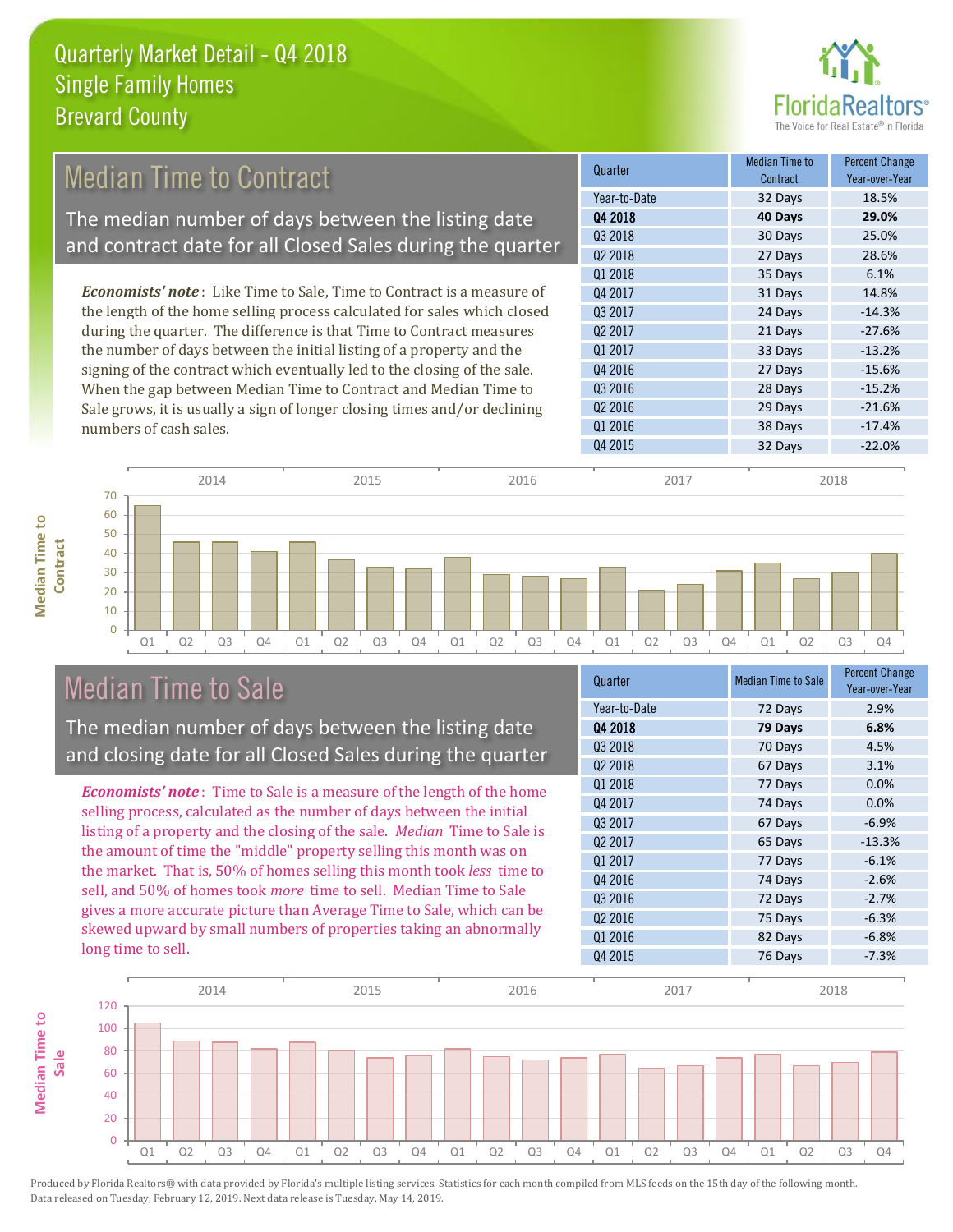

| <b>New Pending Sales</b>                                                      | Quarter             | <b>New Pending Sales</b> | <b>Percent Change</b><br>Year-over-Year |
|-------------------------------------------------------------------------------|---------------------|--------------------------|-----------------------------------------|
|                                                                               | Year-to-Date        | 10,588                   | $-1.0\%$                                |
| The number of listed properties that went under                               | 04 2018             | 2,048                    | $-11.1%$                                |
|                                                                               | Q3 2018             | 2,630                    | 3.7%                                    |
| contract during the quarter                                                   | Q <sub>2</sub> 2018 | 3,051                    | 0.9%                                    |
|                                                                               | Q1 2018             | 2,859                    | 0.9%                                    |
| <b>Economists' note:</b> Because of the typical length of time it takes for a | Q4 2017             | 2,305                    | 17.1%                                   |
| sale to close, economists consider Pending Sales to be a decent               | Q3 2017             | 2,537                    | $-9.6%$                                 |
| indicator of potential future Closed Sales. It is important to bear in        | 02 2017             | 3,024                    | 8.7%                                    |
| mind, however, that not all Pending Sales will be closed successfully.        | Q1 2017             | 2,834                    | $-2.7%$                                 |
| So, the effectiveness of Pending Sales as a future indicator of Closed        | Q4 2016             | 1,969                    | $-14.0%$                                |
| Sales is susceptible to changes in market conditions such as the              | Q3 2016             | 2,807                    | 2.7%                                    |
| availability of financing for homebuyers and the inventory of                 | Q <sub>2</sub> 2016 | 2,783                    | $-9.3%$                                 |
| distressed properties for sale.                                               | Q1 2016             | 2,913                    | $-0.4%$                                 |



### New Listings The number of properties put onto the market during the quarter

*Economists' note* : New Listings tend to rise in delayed response to increasing prices, so they are often seen as a lagging indicator of market health. As prices rise, potential sellers raise their estimations of value—and in the most recent cycle, rising prices have freed up many potential sellers who were previously underwater on their mortgages. Note that in our calculations, we take care to not include properties that were recently taken off the market and quickly relisted, since these are not really *new* listings.

| Quarter             | <b>New Listings</b> | <b>Percent Change</b><br>Year-over-Year |
|---------------------|---------------------|-----------------------------------------|
| Year-to-Date        | 12,890              | 6.5%                                    |
| 04 2018             | 2,698               | 5.3%                                    |
| Q3 2018             | 3,232               | 11.7%                                   |
| Q <sub>2</sub> 2018 | 3,631               | 5.3%                                    |
| Q1 2018             | 3,329               | 4.1%                                    |
| Q4 2017             | 2,561               | 5.3%                                    |
| Q3 2017             | 2,893               | 1.3%                                    |
| 02 2017             | 3,448               | 5.6%                                    |
| 01 2017             | 3,197               | 4.6%                                    |
| Q4 2016             | 2,432               | $-7.7%$                                 |
| Q3 2016             | 2,857               | 2.1%                                    |
| Q <sub>2</sub> 2016 | 3,266               | 4.3%                                    |
| Q1 2016             | 3,055               | 1.1%                                    |
| Q4 2015             | 2,635               | 6.3%                                    |

Q4 2015 2,290 16.4%



**Pending Sales**

Pending Sales

**New Listings**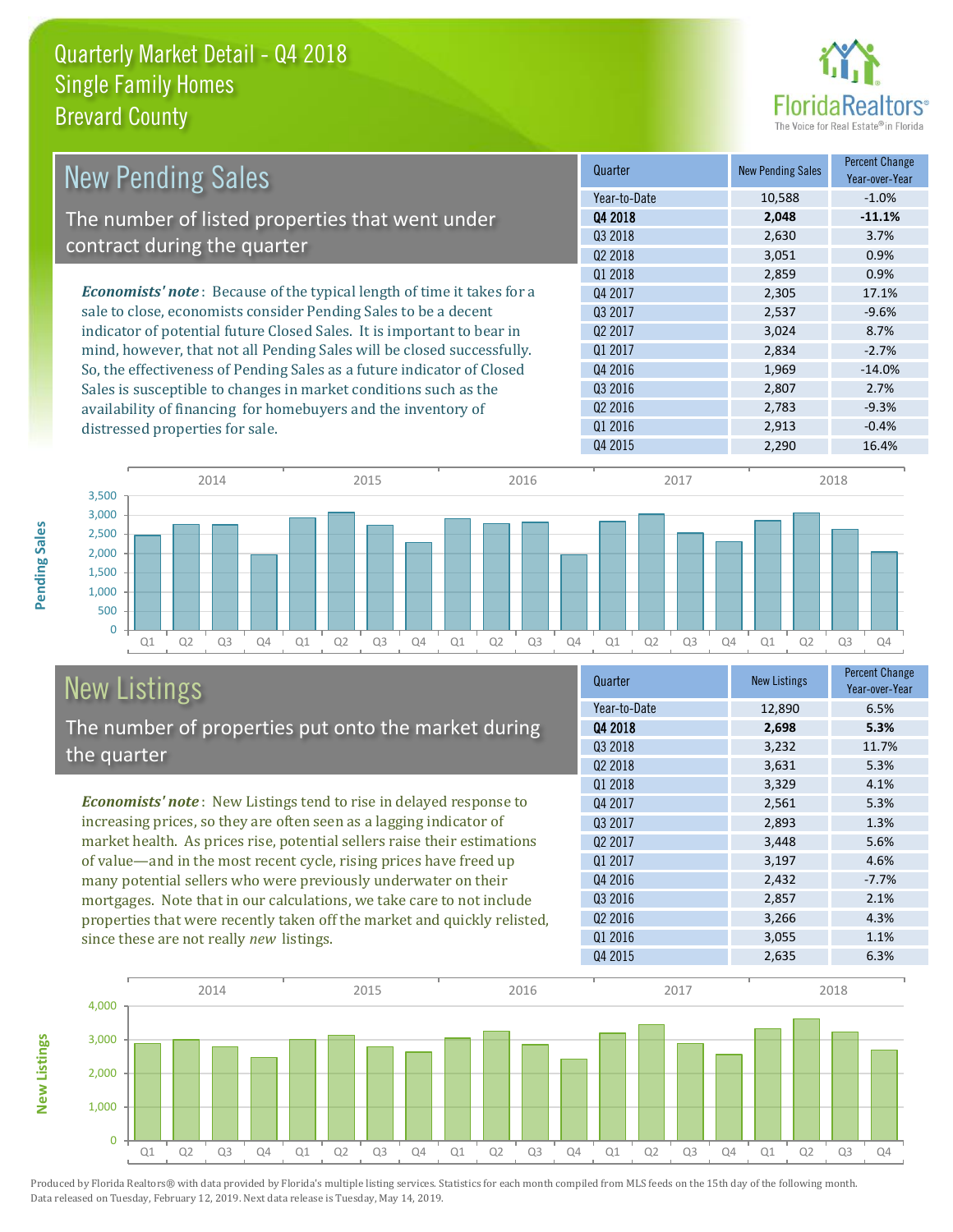market.

**Inventory**



| <b>Inventory (Active Listings)</b>                                           | Quarter           | Inventory | <b>Percent Change</b><br>Year-over-Year |
|------------------------------------------------------------------------------|-------------------|-----------|-----------------------------------------|
|                                                                              | YTD (Monthly Avg) | 2,565     | 17.9%                                   |
| The number of property listings active at the end of                         | 04 2018           | 2.800     | 29.3%                                   |
| the quarter                                                                  | 03 2018           | 2,630     | 16.1%                                   |
|                                                                              | 02 2018           | 2,517     | 12.3%                                   |
|                                                                              | Q1 2018           | 2.330     | 14.7%                                   |
| <b>Economists' note</b> : There are a number of ways to define and calculate | Q4 2017           | 2,166     | 8.2%                                    |
| Inventory. Our method is to simply count the number of active listings       | 03 2017           | 2,266     | 12.2%                                   |
| on the last day of the quarter, and hold this number to compare with         | 02 2017           | 2.242     | 2.4%                                    |
| the same quarter the following year. Inventory rises when New                | 01 2017           | 2,032     | $-8.9%$                                 |
| Listings are outpacing the number of listings that go off-market             | 04 2016           | 2.002     | $-13.0%$                                |
| (regardless of whether they actually sell). Likewise, it falls when New      | 03 2016           | 2.019     | $-7.2%$                                 |

Q4 2015 2,301 -6.1% Q1 Q2 Q3 Q4 Q1 Q2 Q3 Q4 Q1 Q2 Q3 Q4 Q1 Q2 Q3 Q4 Q1 Q2 Q3 Q4  $\overline{0}$ 500 1,000 1,500 2,000 2,500 3,000 2014 2015 2016 2017 2018

# Months Supply of Inventory

An estimate of the number of months it will take to deplete the current Inventory given recent sales rates

Listings aren't keeping up with the rate at which homes are going off-

*Economists' note* : MSI is a useful indicator of market conditions. The benchmark for a balanced market (favoring neither buyer nor seller) is 5.5 months of inventory. Anything higher is traditionally a buyers' market, and anything lower is a sellers' market. There is no single accepted way of calculating MSI. A common method is to divide current Inventory by the most recent month's Closed Sales count, but this count is a usually poor predictor of future Closed Sales due to seasonal cycles. To eliminate seasonal effects, we use the 12-month average of monthly Closed Sales instead.

| Quarter                  | <b>Months Supply</b> | <b>Percent Change</b><br>Year-over-Year |
|--------------------------|----------------------|-----------------------------------------|
| <b>YTD (Monthly Avg)</b> | 3.1                  | 14.8%                                   |
| Q4 2018                  | 3.4                  | 25.9%                                   |
| Q3 2018                  | 3.2                  | 14.3%                                   |
| 02 2018                  | 3.1                  | 14.8%                                   |
| 01 2018                  | 2.8                  | 12.0%                                   |
| Q4 2017                  | 2.7                  | 12.5%                                   |
| Q3 2017                  | 2.8                  | 12.0%                                   |
| Q <sub>2</sub> 2017      | 2.7                  | 0.0%                                    |
| Q1 2017                  | 2.5                  | $-7.4%$                                 |
| Q4 2016                  | 2.4                  | $-14.3%$                                |
| Q3 2016                  | 2.5                  | $-3.8%$                                 |
| Q <sub>2</sub> 2016      | 2.7                  | $-3.6%$                                 |
| Q1 2016                  | 2.7                  | $-6.9%$                                 |
| Q4 2015                  | 2.8                  | $-12.5%$                                |

 $Q2\,2016$  2,189 -5.5%  $Q1\,2016$   $2,231$   $-2.5\%$ 

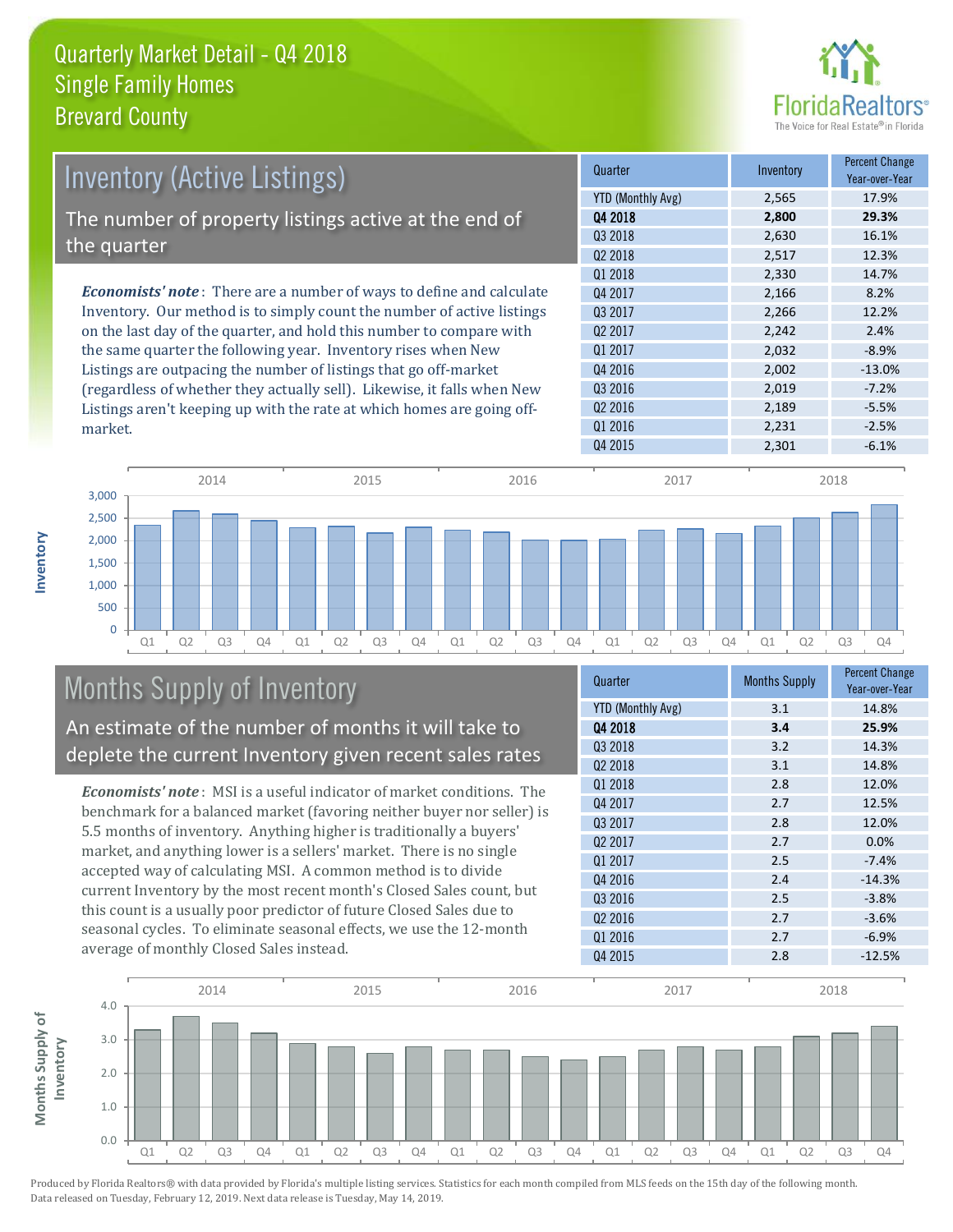rather than changes from one quarter to the next.



#### $$100,000 - $149,999$  291 -21.4% Sale Price Closed Sales Percent Change Year-over-Year Less than \$50,000 8 -42.9% \$50,000 - \$99,999 58 -35.6% \$150,000 - \$199,999 501 -8.7% \$200,000 - \$249,999 437 7.9% \$400,000 - \$599,999 228 23.2% \$600,000 - \$999,999 83 15.3% *Economists' note:* Closed Sales are one of the simplest—yet most important—indicators for the residential real estate market. When comparing Closed Sales across markets of different sizes, we recommend comparing the percent changes in sales rather than the number of sales. Closed Sales (and many other market metrics) are affected by seasonal cycles, so actual trends are more accurately represented by year-over-year changes (i.e. comparing a quarter's sales to the amount of sales in the same quarter in the previous year),  $$250,000 - $299,999$  293 -1.7% \$300,000 - \$399,999 323 16.2% Closed Sales by Sale Price The number of sales transactions which closed during the quarter



#### Median Time to Contract by Sale Price The median number of days between the listing date and contract date for all Closed Sales during the quarter

*Economists' note* : Like Time to Sale, Time to Contract is a measure of the length of the home selling process calculated for sales which closed during the quarter. The difference is that Time to Contract measures the number of days between the initial listing of a property and the signing of the contract which eventually led to the closing of the sale. When the gap between Median Time to Contract and Median Time to Sale grows, it is usually a sign of longer closing times and/or declining numbers of cash sales.

| <b>Sale Price</b>     | <b>Median Time to</b><br>Contract | <b>Percent Change</b><br>Year-over-Year |
|-----------------------|-----------------------------------|-----------------------------------------|
| Less than \$50,000    | 11 Days                           | $-54.2%$                                |
| $$50,000 - $99,999$   | 21 Days                           | 75.0%                                   |
| $$100,000 - $149,999$ | 35 Days                           | 45.8%                                   |
| $$150,000 - $199,999$ | 28 Days                           | 12.0%                                   |
| \$200,000 - \$249,999 | 40 Days                           | 37.9%                                   |
| \$250,000 - \$299,999 | 43 Days                           | 4.9%                                    |
| \$300,000 - \$399,999 | 55 Days                           | 27.9%                                   |
| \$400,000 - \$599,999 | 63 Days                           | 6.8%                                    |
| \$600,000 - \$999,999 | 106 Days                          | 53.6%                                   |
| \$1,000,000 or more   | 80 Days                           | $-55.8%$                                |

\$1,000,000 or more 19 19 -9.5%



**Closed Sales**

**Median Time to Contract Median Time to Contract**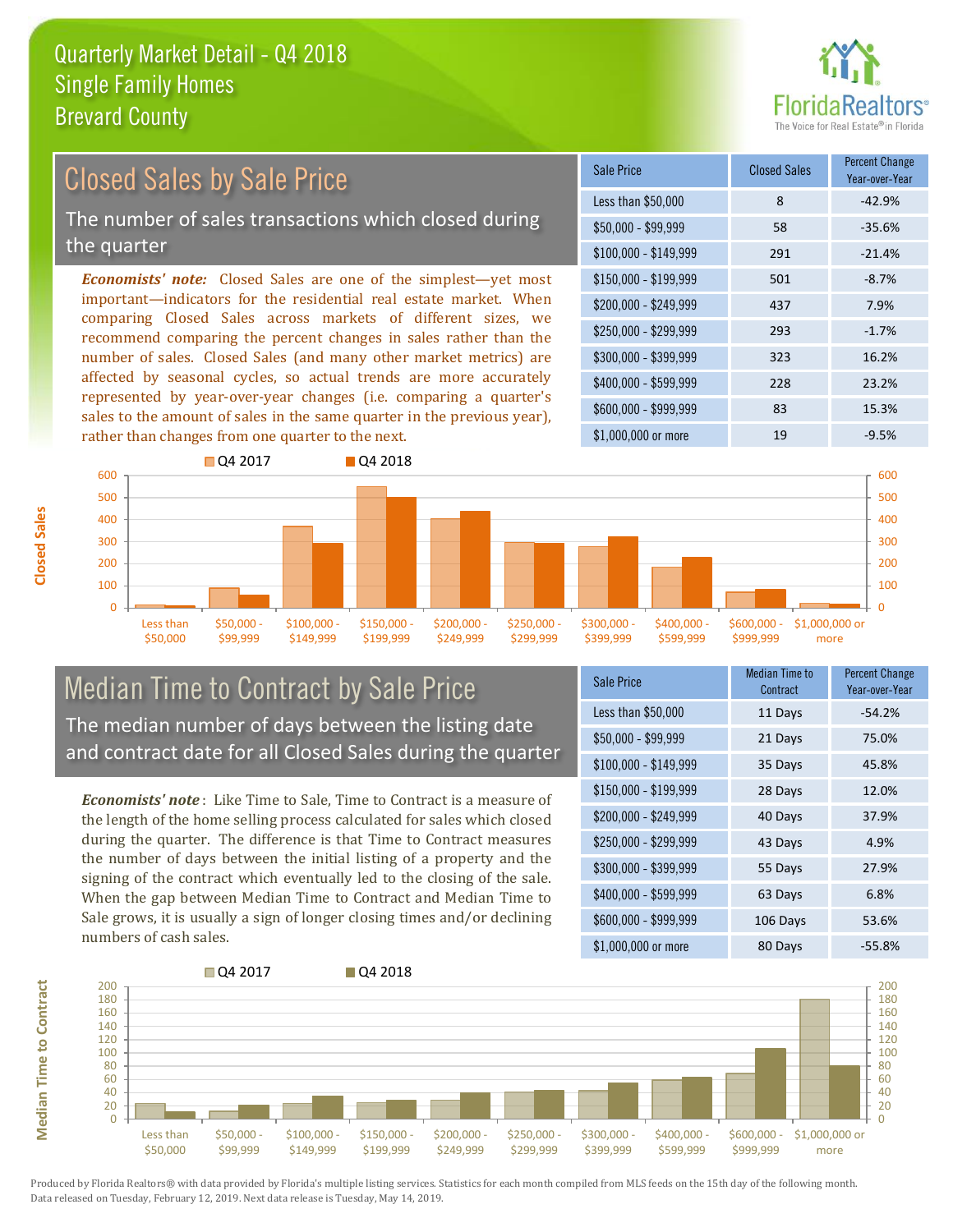

## New Listings by Initial Listing Price The number of properties put onto the market during

the quarter

*Economists' note:* New Listings tend to rise in delayed response to increasing prices, so they are often seen as a lagging indicator of market health. As prices rise, potential sellers raise their estimations of value—and in the most recent cycle, rising prices have freed up many potential sellers who were previously underwater on their mortgages. Note that in our calculations, we take care to not include properties that were recently taken off the market and quickly relisted, since these are not really *new* listings.

| <b>Initial Listing Price</b> | <b>New Listings</b> | <b>Percent Change</b><br>Year-over-Year |
|------------------------------|---------------------|-----------------------------------------|
| Less than \$50,000           | 7                   | $-53.3%$                                |
| $$50,000 - $99,999$          | 58                  | $-19.4%$                                |
| $$100,000 - $149,999$        | 262                 | $-16.0%$                                |
| $$150,000 - $199,999$        | 540                 | $-5.3%$                                 |
| \$200,000 - \$249,999        | 537                 | 17.8%                                   |
| \$250,000 - \$299,999        | 405                 | 14.1%                                   |
| \$300,000 - \$399,999        | 393                 | 8.6%                                    |
| \$400,000 - \$599,999        | 313                 | 13.0%                                   |
| \$600,000 - \$999,999        | 132                 | 20.0%                                   |
| $$1,000,000$ or more         | 51                  | 59.4%                                   |



#### Inventory by Current Listing Price The number of property listings active at the end of the quarter

*Economists' note* : There are a number of ways to define and calculate Inventory. Our method is to simply count the number of active listings on the last day of the quarter, and hold this number to compare with the same quarter the following year. Inventory rises when New Listings are outpacing the number of listings that go off-market (regardless of whether they actually sell). Likewise, it falls when New Listings aren't keeping up with the rate at which homes are going offmarket.

| <b>Current Listing Price</b> | Inventory | Percent Change<br>Year-over-Year |
|------------------------------|-----------|----------------------------------|
| Less than \$50,000           | 5         | $-58.3%$                         |
| $$50,000 - $99,999$          | 27        | $-3.6%$                          |
| $$100,000 - $149,999$        | 206       | 34.6%                            |
| $$150,000 - $199,999$        | 472       | 46.6%                            |
| \$200,000 - \$249,999        | 440       | 22.2%                            |
| \$250,000 - \$299,999        | 363       | 22.2%                            |
| \$300,000 - \$399,999        | 467       | 21.9%                            |
| \$400,000 - \$599,999        | 452       | 29.5%                            |
| \$600,000 - \$999,999        | 222       | 26.1%                            |
| \$1,000,000 or more          | 146       | 69.8%                            |



Produced by Florida Realtors® with data provided by Florida's multiple listing services. Statistics for each month compiled from MLS feeds on the 15th day of the following month. Data released on Tuesday, February 12, 2019. Next data release is Tuesday, May 14, 2019.

**Inventory**